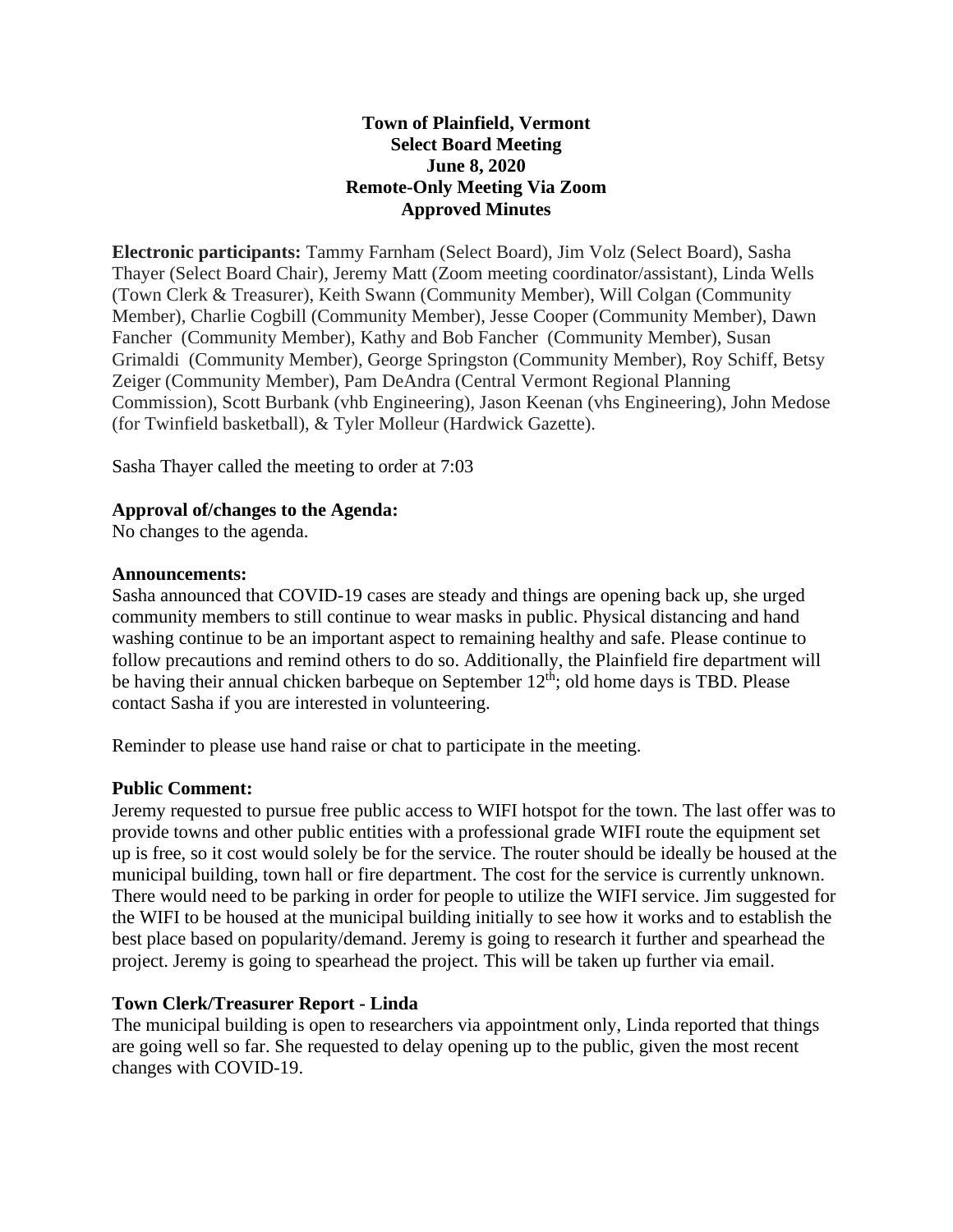Linda discussed the cost regarding full or partial re-open of the town hall related to cost of cleaning procedures. Before COVID-19, the town received an estimate for cleaning services: every month \$140 (upstairs & downstairs), \$40 downstairs. Jim pointed out that cleaning procedures will be much more significant now, so the rate would likely be higher. Cleaning will need to occur after each use instead of monthly. Meeting are currently being held via Zoom, but the transition to the town hall space is desirable. There is a current grant for the arts that requires review of space; this will need to happen before July. There is a hearing that also needs to be held in the town hall space.

Tammy requested to set up a special meeting to discuss the logistics of opening the town hall. The date/time will be decided with those who are directly involved via email.

#### **Warrants for Approval:**

Payments for Approval May 9, May 22, May 29, and June 5

Accounts Payable. May 8, May 15, May 18, May 29, and June 5

Jim moved to approve the payments for approval and accounts payable, which was confirmed by unanimous vote of the Select Board.

Fleet permits: Limlaw Chipping & Land Clearing Black Rock Coal

Tammy moved to move those fleet permits, which was confirmed by a unanimous vote of the Select Board.

Linda indicated that she ordered signs for the bridge stating "no jumping off the bridge", they will be ready this week and Linda will give to Mike Nolan for installation. There were 4 "no" littering signs" already at the garage, Mike Nolan is going to install them and check in with Kate Hayes to see if we need more. Linda hasn't heard anything more.

Linda received a request form from the listers, regarding the department of taxes extension until August  $15<sup>th</sup>$ . Linda has requested for Sasha to sign the extension before June  $24<sup>th</sup>$  to send to the State of Vermont Department of Taxes.

Jim moved to ask for extension which was confirmed by a unanimous vote of the Select Board.

Annual financial plan for the Town Highway Department 2020-2021 year is complete, Linda is going to email to select board members for review and approval.

#### **Loader Purchase:**

Komatsu agreed to sell the Town of Plainfield the loader with the positraction at the same cost as without. Tammy negotiated for warrantee to be extended to 3,000hrs instead of 2,000hrs. The Komatsu representative also agreed to a loaner if something was to happen to the current loader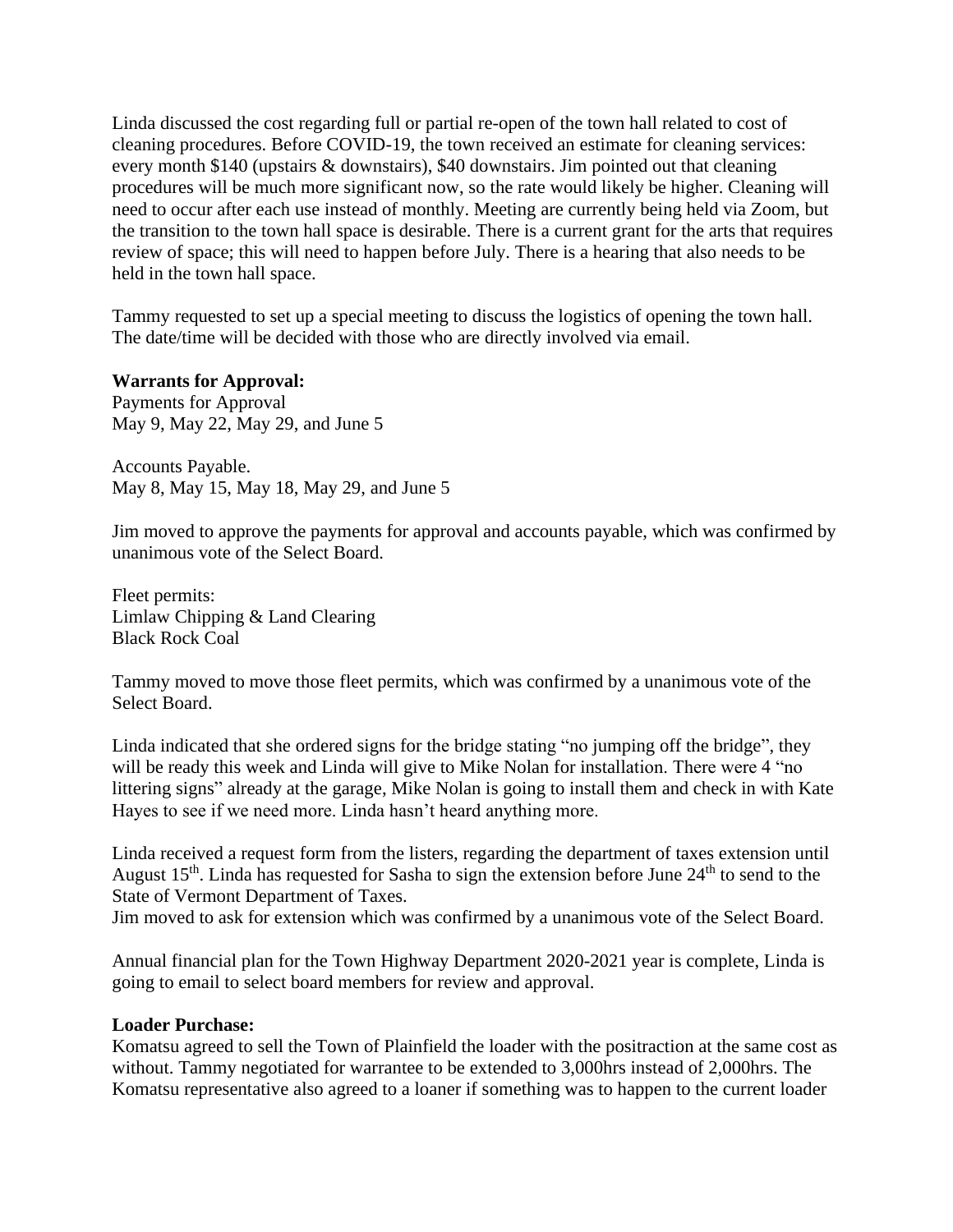before delivery to ensure functionality during that time. The final cost of the Komatsu loader is \$125,180. Linda indicated that there is approximately \$84,000 in equipment fund. Payment would likely be expected at the time of delivery. Sasha urged for the down-payment to be \$65,180, as this would leave an even finance amount. As of July  $1<sup>st</sup>$ , 2020 more money will be added to the equipment fund.

Sasha moved to authorize the purchase of the Komozu under the terms Tammy negotiated for a total purchase price of \$125,180, and to take from equipment fund \$65,180. This was confirmed by a unanimous vote of the Select Board.

# **Youth Basketball Program:**

John Medose requested a summer youth basketball program for Twinfield Youth Sports; configured to follow the current CDC and government guidelines. John indicated that the basketball program would be skills and drills for basketball, which would allow for the current guidelines to be met by following 6-foot physical distancing. John emphasized that group sizes would be kept to a minimum (under 25 people). John requested to reserve the recfield basketball court on Monday and Wednesday from 6-8pm. Jim Volz indicated that reserving the court is a great idea. Sasha urged for the kids to wear masks to create a routine for the current CDC guidelines. John responded that masks are a government recommendation, not mandatory. Sasha requested for masks to be warn considering the dynamics of this virus. Tammy stated that reserved time slots to be posted at the recfield and via social media outlets to make sure community members are aware. Tammy indicated physical distancing might be more important than the mask, so re-evaluating might be necessary.

Approval is to be conditioned by the recfield committed, the select board agrees to accept any conditions that the recfield committee might have. Jim stated that the select board does not need to be involved any further in this matter.

## **Financial Planning:**

Upcoming financial obligations for planning will be discussed next meeting due to time limitations.

# **Brook Road Bridge Replacement Project:**

Scott Burbank and Jason Keenan from VHS Engineering discussed the Brook Road Bridge Replacement Project, as significant damage has been done to the bridge due to flooding. Four feasible replacement structures were designed for the replacement of the current bridge. Tammy requested a deadline for the planning phase; which was conveyed by Jason to be January 2021. In order for the deadline to be met, a replacement structure must be elected as soon as possible to allow for appropriate phases to be met and further planning to be done. The construction would likely take place in 2022. The grant has a 3-year time period for construction, if the town completes the planning phase and decides not to construct the bridge due to the cost involved (25% match for the town), the money is not expected to be reimbursed. After the planning phase is complete, the town would likely apply for a grant in 2021 or 2022 for a construction. \$300,000+ would be expected from the town for construction, which would need to be financed and voted upon.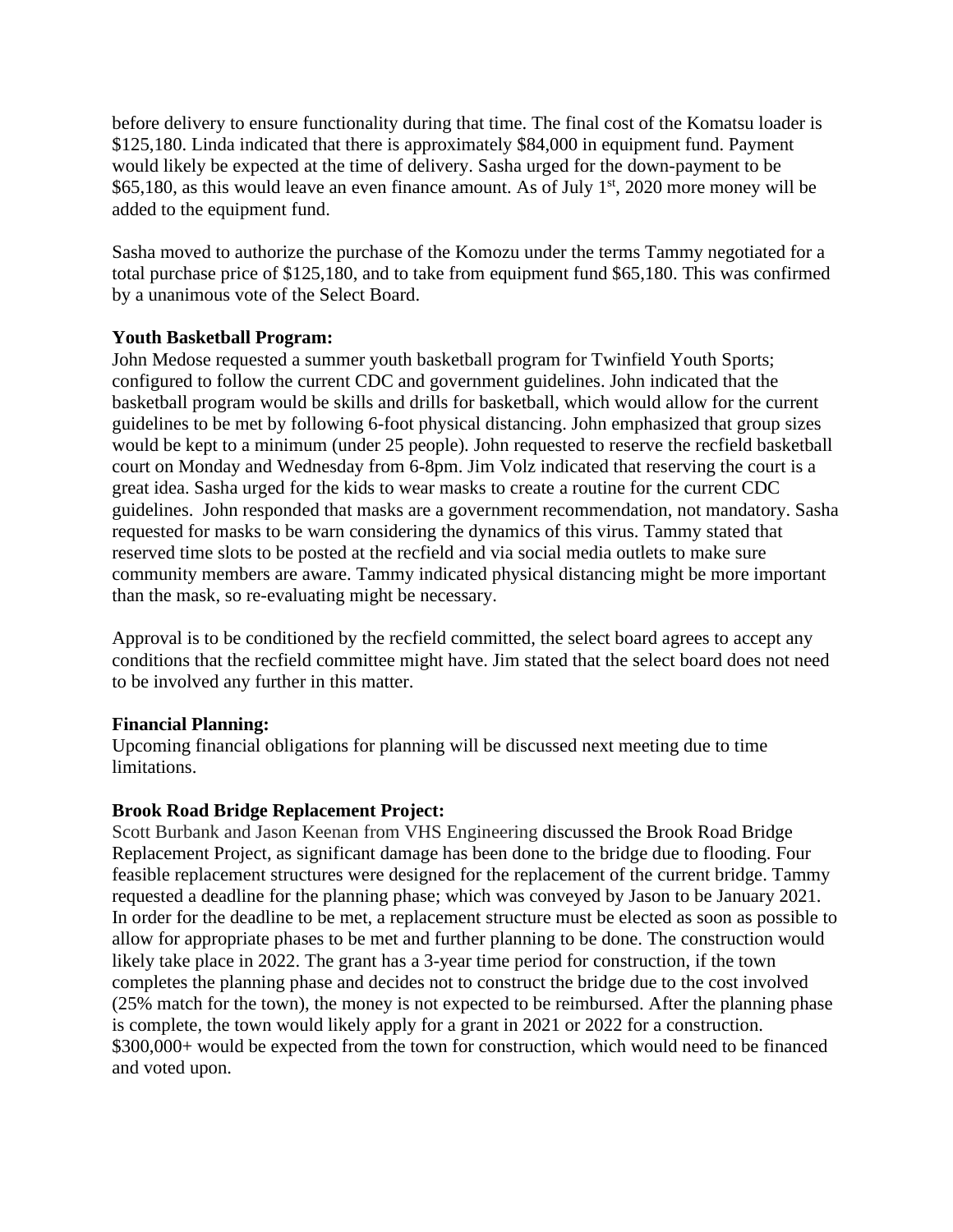Susan Grimaldi indicated that she looked over the 4 recommendations and the costs associated for each proposal. The recommendation from Jason (1a) is very optimal. A long-term commitment seems like it is worth the investment for the more durable structure. George Springston indicated the most flood resistant structure is best. If funding is not feasible, removal should be considered as removal reduces the flooding prospects – but this is not preferable. Betsy Ziegler is in favor of a bridge that has a sidewalk area included for a sidewalk all the way around the village. Jason indicated that all alternatives have a sidewalk within the design.

Jim moved to approve going forward on 1a, as that is what the professionals are recommending. This was confirmed by a unanimous vote of the Select Board.

## **The Health Center Gully Remediation Project:**

Pam DeAndrea discussed the storm water remediation project and the current status. The design for the project has been finalized based on recommendations from community members, Mike Nolan and The Health Center. The cost of the operation and maintenance would be the responsibility of the Town of Plainfield. The operation and maintenance is inclusive of excavation and the removal of sediment every 8 years (an extended arm would not be needed as previously discussed). Formerly indicated by Bram, to hire the operations and maintenance done would cost approximately \$1,800 to \$2,500 every 8 years, Pam said that she would be willing to gather additional estimates if necessary. The funding would not be available without a commitment for operation and maintenance. The grant source (Design Implementation Block Grant) does not require any contribution from the town. The only commitment would be the operations and maintenance. In order to go forward, operation and maintenance would need to be secured. Maintaining private property remains a concern for Tammy, as an agreement for one landowner might be opening a door for multiple requests. The site is the highest priority for remediation based on a state funded study done several years ago. Pam emphasized other towns are taking initiatives that are very similar and that this warrants remediation. Betsy Ziegler expressed that the erosion is very visible from the other side of the river. Jim signified that this situation can be distinguishable, as it is very unique. Sasha brought forth that the land owner is The Health Center, which acts as a public good for Plainfield.

Pam stated that she would need a letter of support and commitment outlining the responsibility of the town. Grant application for July  $10^{th}$ .

Jim moved to authorize Sasha to send a letter of support and allow Pam to seek the grant by July. Jim and Sasha voted in favor of the motion, Tammy denied her vote in favor of the motion.

Re-opening of the town hall will be held in a special meeting, date & time TBD.

**Meeting Minute Approval:**  $4/17/20$  – no corrections  $4/27/20 - w$  corrections  $5/28/20$  – no corrections

Jim moved to approve the 4/17/20 & 5/28/20 meeting minutes, which was confirmed by a unanimous vote of the Select Board.